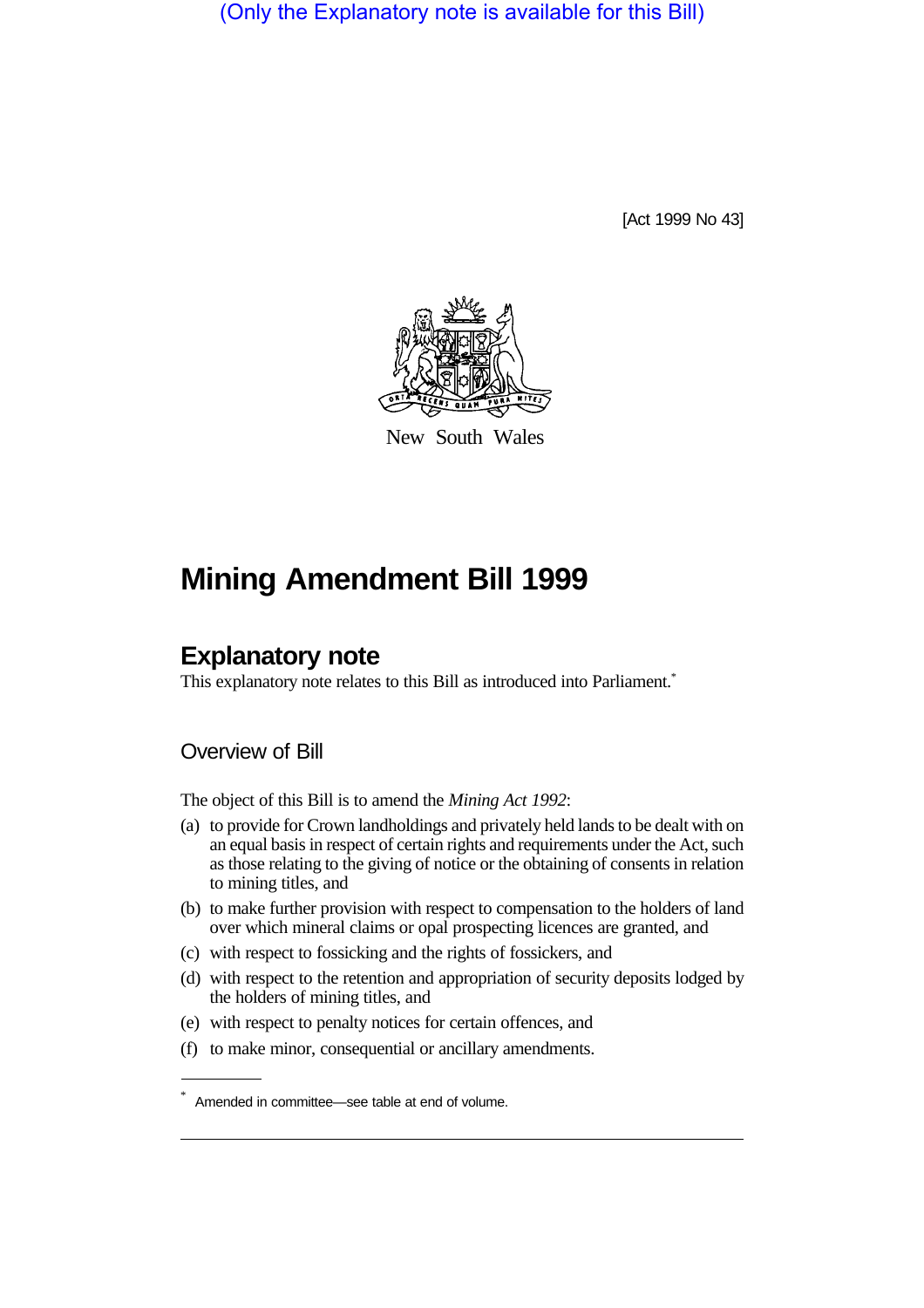Explanatory note

# Outline of provisions

**Clause 1** sets out the name (also called the short title) of the proposed Act.

**Clause 2** provides for the commencement of the proposed Act on a day or days to be appointed by proclamation.

**Clause 3** is a formal provision giving effect to the amendments to the *Mining Act 1992* set out in Schedules 1–3.

# **Schedule 1 Amendment of Mining Act 1992 in relation to rights of landholders**

The object of most of the amendments in Schedule 1 is to abolish the distinction, currently maintained in the Act, between private landholdings and Crown landholdings in respect of:

- (a) rights to be given notice of applications lodged for certain mining titles in respect of the land, and
- (b) rights to object to proposals to grant exploration or mining titles over the land, and
- (c) rights to compensation for loss arising out of the grant of a mining or exploration title over the land, and
- (d) miscellaneous other rights of landholders against holders of mining titles, such as the right to insist on construction of fences, water access rights and timber rights.

Rights in relation to dwellings or improvements on land subject to certain mining titles are also affected by amendments contained in this Schedule.

The amendments are described below in relation to the various rights affected.

# **Access to land near dwellings, gardens and improvements**

Currently the holder of an exploration licence, assessment lease, mining lease or mineral claim must obtain the consent of the occupier of the land (and, in the case of private land, the owner) before exercising any rights under the licence, lease or claim in respect of a portion of the land that is within the prescribed distance of a dwelling-house that is a principal residence, or within the prescribed distance of a garden or improvement (sections 31, 49, 62 and 188 of the Act). **Schedule 1 [2]**, **[3]**, **[43]** and **[44]** amend the sections to require the consent of the owner of the improvement (whether or not that person is a landholder, or the sole landholder, of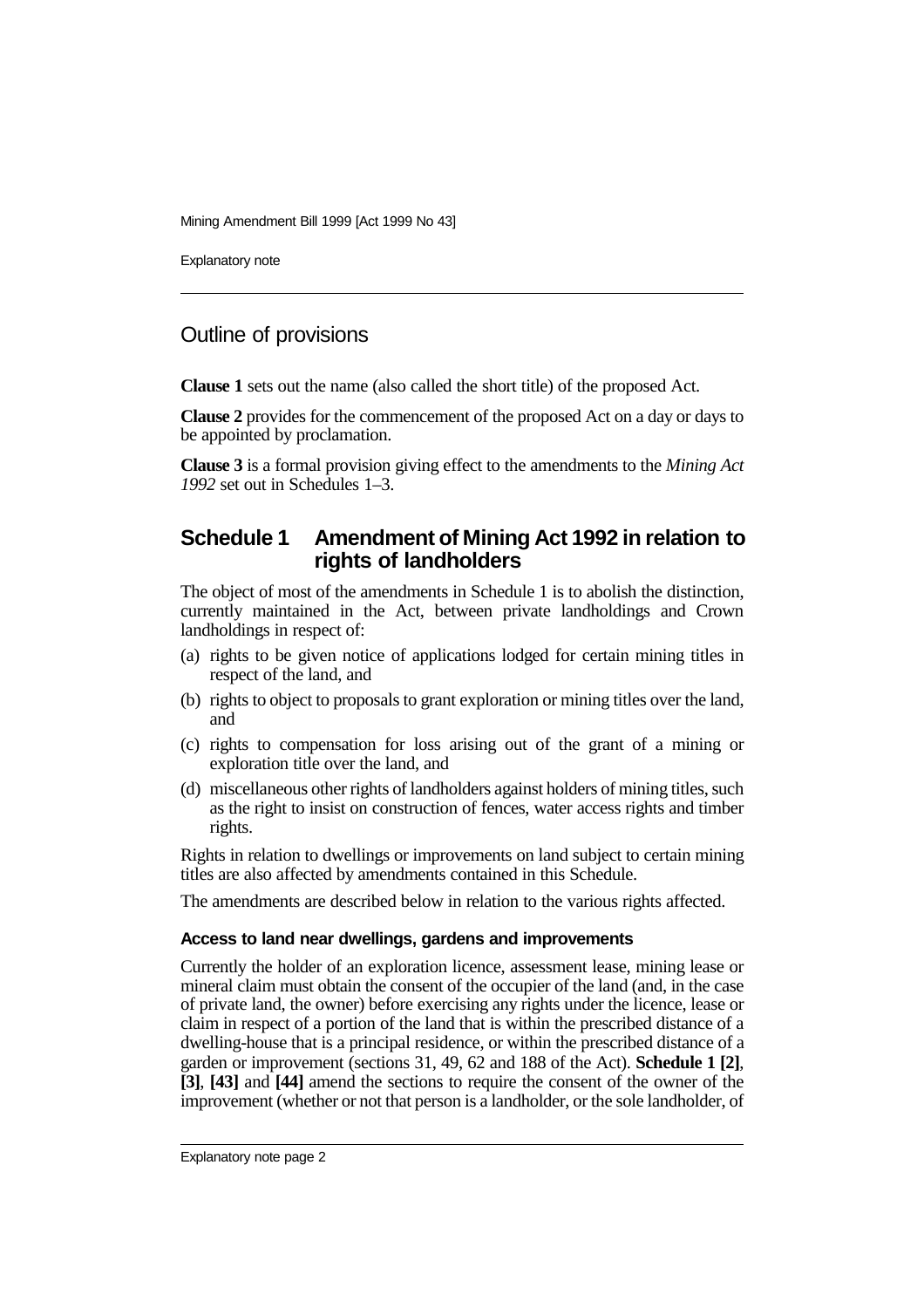Explanatory note

the land) in the case of both private land and any other land, and (in the case of a dwelling-house) to require the consent of the occupier also.

### **Notice of applications**

Currently the holder of a mining lease, when applying for approval of the inclusion of an additional mineral in the terms of the lease, is required to notify owners and occupiers of the relevant land only if the land is private land or is Crown land held under a pastoral lease (section 77 of the Act). The amendment made by **Schedule 1 [8]** extends to all landholders the right to be given such notice.

Similarly, a person may not apply for a mineral claim over Crown land unless notice has been given to the occupier of the land (section 177 of the Act). The amendment made by **Schedule 1 [37]** extends to all landholders the right to be given such notice.

Similarly, before constituting any occupied Crown land as an opal prospecting area, notice must be given to any occupier of the land (section 221 of the Act). The amendments made by **Schedule 1 [55]** extends to all landholders the right to be given such notice, together with rights of objection.

### **Access arrangements for prospecting operations under exploration licences and assessment leases**

Division 2 of Part 8 of the Act provides for access arrangements for prospecting operations under exploration licences and assessment leases over private land or pastoral leaseholds. **Schedule 1 [10]** amends section 138 of the Act to apply the provisions in respect of all land.

#### **Access to water and other rights**

The right to grant access to surface water, and to the use of trees and timber, is retained by owners or occupiers of private land or pastoral leaseholds even though a mining title has been granted in respect of the land (sections 165, 166, 212 and 213 of the Act). The amendments made by **Schedule 1 [31]**, **[34]**, **[35]**, **[48]** and **[51]** extend these rights to landholders of any land who are entitled to the surface water, trees or timber.

# **Consent to grant or transfer of mineral claim**

Sections 180 and 200 currently afford the owner and, in some cases, the occupier, of private land an absolute right to prohibit the grant of a mineral claim over the land or the transfer of a mineral claim in force over it. The amendments made by **Schedule 1 [42]** and **[45]** dispense with that right, which is not available in respect of Crown land (or in respect of Crown or private land, in the case of other mining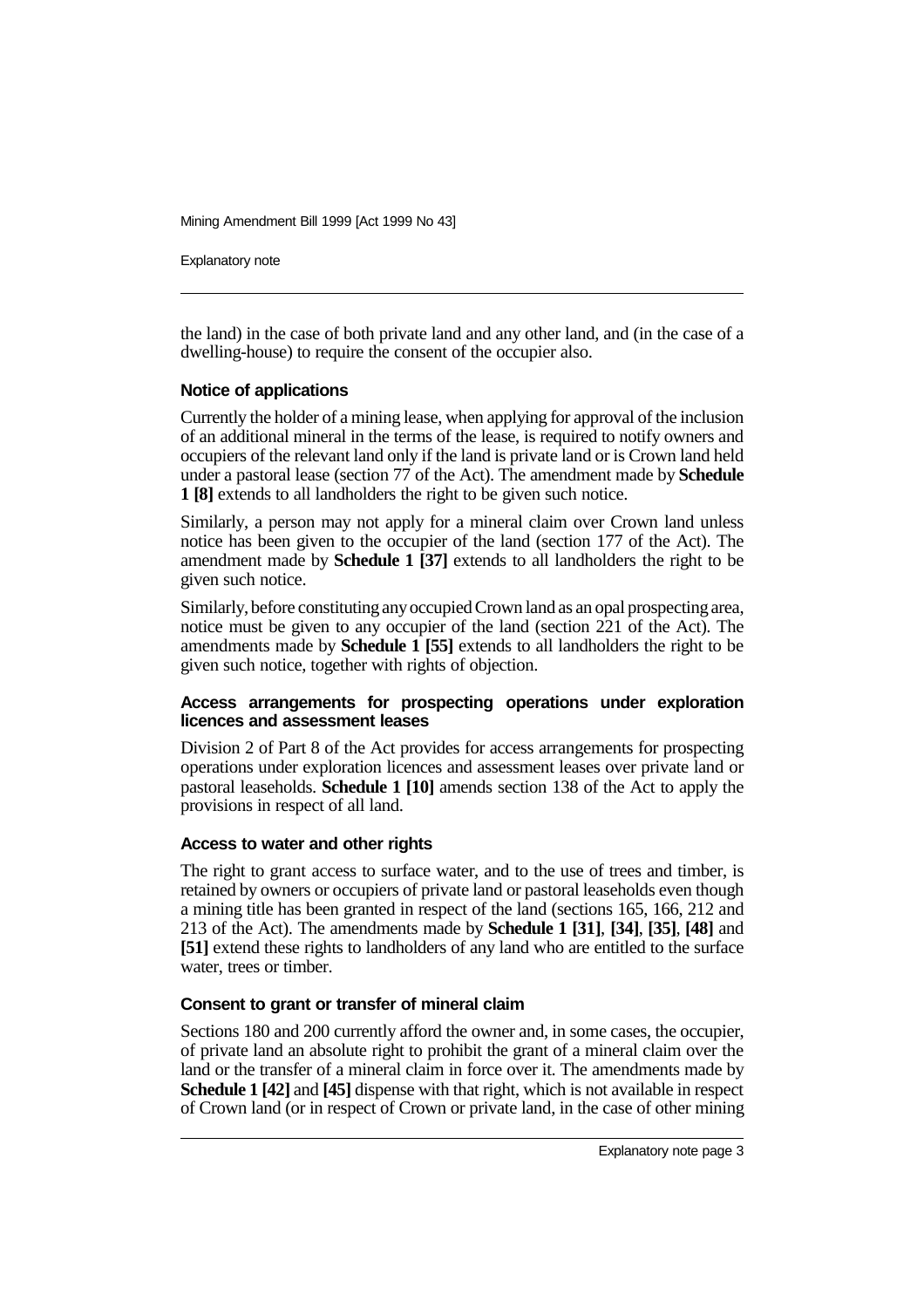Explanatory note

titles). The amendments provide for a landholder to be notified of the intended transfer of a mineral claim.

#### **Compensation**

The amendments made by **Schedule 1 [67]**, **[69]**, **[71]** and **[77]** abolish the distinction between private landholdings and Crown landholdings in connection with compensation rights arising under Part 13 of the Act.

### **Service of notices on native title holders**

Section 383A of the Act provides for the manner of service of certain notices required by the Act to be served on owners of land, in the case of owners who are native title holders. **Schedule 1 [84]** amends the section so as to specify the means of service of all such notices. **Schedule 1 [100]** makes a consequential amendment.

### **Definitions**

**Schedule 1 [107]** dispenses with the definitions of *Crown land* and *private land* and related definitions and the definitions of *owner* and *occupier*.

# **Meaning of "landholder"**

**Schedule 1 [108]** inserts a definition of *landholder* and other definitions for the purposes of the Act. The term "landholder" is widely defined for the purposes of the Act so as to include Crown land leasehold interests and the interests of other lawful occupiers, as well as the interests of native title holders. (Consequently references in the Act to "owner" and "occupier" are for the most part removed, as their meaning is included in the word "landholder".)

#### **Consequential amendments**

The amendments made by the other provisions of Schedule 1 are consequential and result from the abolition, by Schedule 1 [107] and the other amendments in the Schedule, of the distinction between private and Crown land for the purposes of the Act.

# **Schedule 2 Amendment of Mining Act 1992 in relation to compensation rights**

**Schedule 2 [1]** repeals and replaces sections 266 and 267 of the Act, which provide for compensation rights for owners or occupiers of land affected by mineral claims or opal prospecting licences. The sections currently provide for compensation in an amount to be agreed between the landholder and the holder of the mineral claim or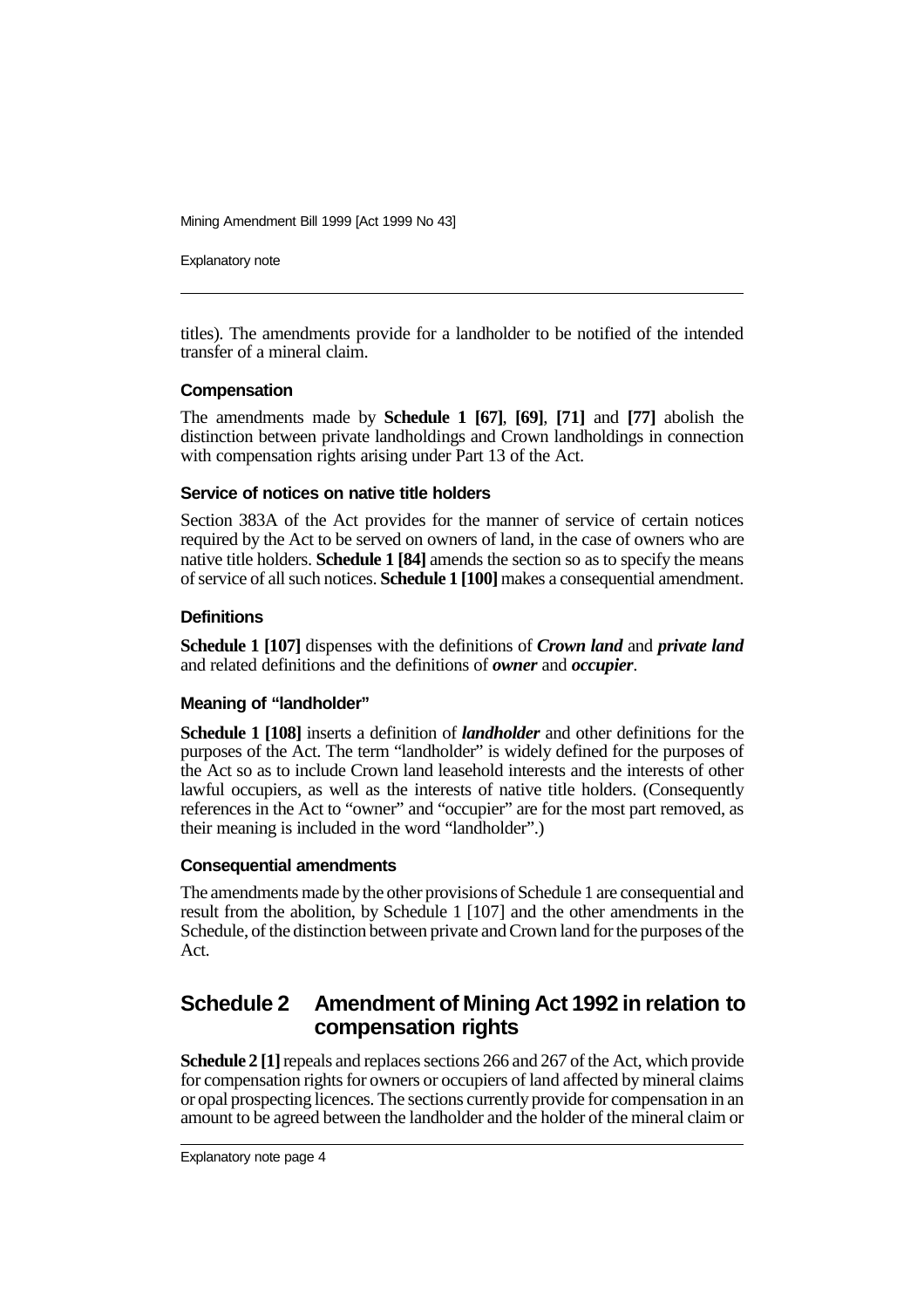Explanatory note

opal prospecting licence (or, in default of agreement, in an amount to be determined by the mining warden). Rights are not exercisable under the mining title until the compensation is paid to the Warden's Court or to the person entitled to be compensated. The amendments provide that a further amount of compensation, determined in accordance with the regulations, is to be paid into a Warden's Court for the payment of compensation to landholders who, at the time other landholders are compensated, are not identifiable or are for some other reason unable to make out an entitlement to compensation. Section 278 of the Act is amended consequentially by **Schedule 2 [2]**, which at the same time effects a minor change by way of statute law revision.

# **Schedule 3 Miscellaneous amendments of Mining Act 1992**

### **Notes in text of Act**

**Schedule 3 [1]** inserts a new section 4B which provides that notes inserted in the text of the Act are not part of the Act.

# **Fossicking**

Section 12 of the Act declares fossicking to be a lawful activity. **Schedule 3 [2]** amends the section so that it states clearly that the section is not a warrant to enter land without the consent of the landholder, except in the case of specified Crown lands identified by a provision inserted by **Schedule 3 [3]**.

# **Access arrangements**

**Schedule 3 [4]** makes a minor amendment as a consequence of the enactment of section 32F of the Act. The amendments make it clear that the provisions of Division 2 of Part 8 of the Act (Access arrangements for prospecting titles) apply so as to require, in relation to low-impact exploration licences, access arrangements to be entered into between the holder of the licence and any registered native title body corporate or registered native title claimant. **Schedule 3 [5]** replaces an explanatory note.

# **Security deposits**

When an exploration licence, assessment lease, mining lease or mineral claim is granted under the Act, a condition may be attached to it that requires the holder to give security, in a form determined by the Director-General of the Department of Mineral Resources, for the performance by the holder of the holder's obligations